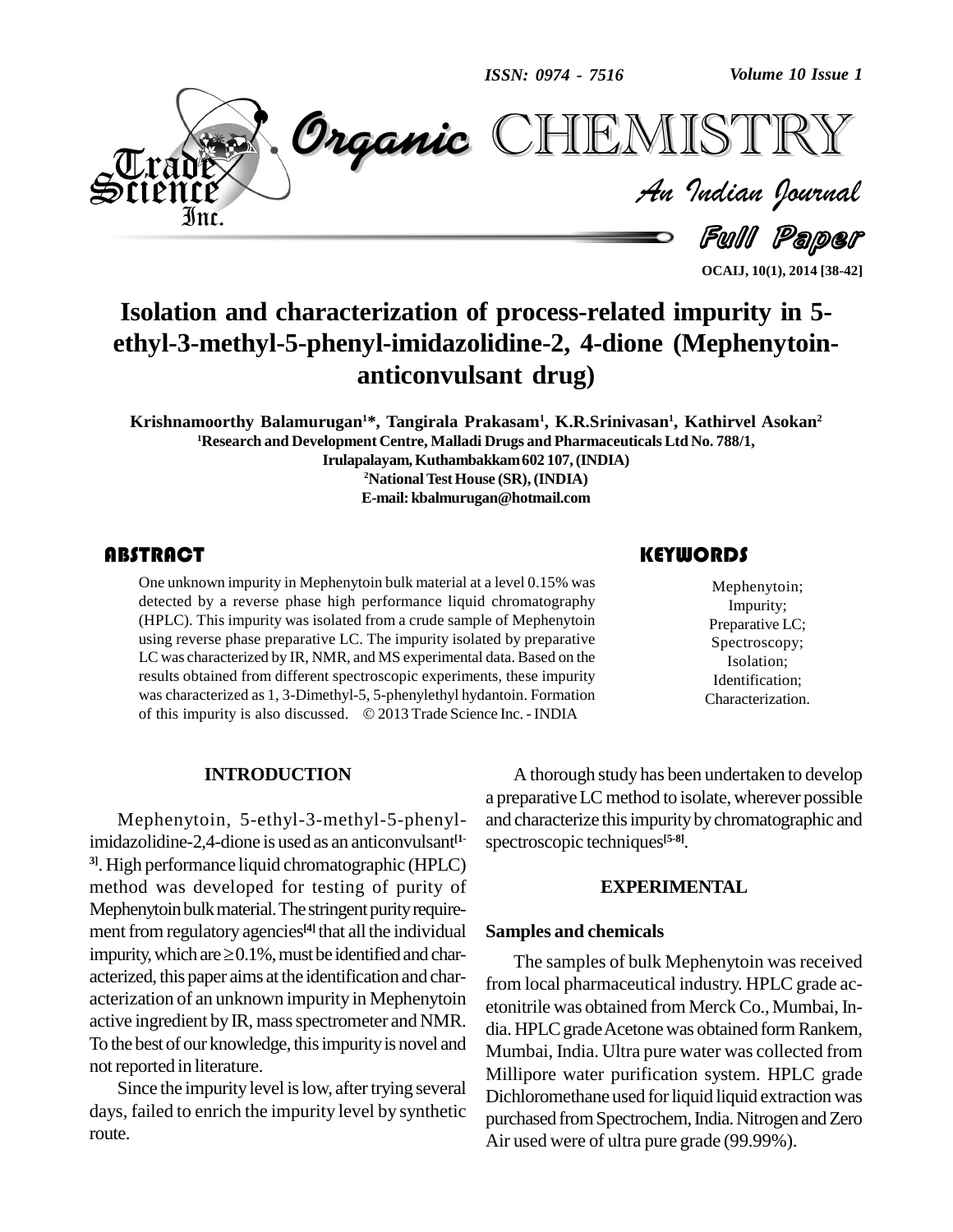# **HPLC**

An Agilent HPLC system equipped with 1200 series high pressure binary pump along with pulse dampener, photo diode array detector and auto liquid sam pler handling systemhas been used forthe analysis of samples. The data was collected and processed using Agilent EZChrome Elite version 3.2.1 software.An Inertsil ODS-3V (250X4.6mm, 5-Micron, GL Sci ences, Japan) column was employed for the separation ported on the  $\delta$  scale in ppm, relative to tetra methyl of impurity from Mephenytoin. The column eluent was monitored at detection wavelength 225nm. A isocratic method was optimized for the clearseparation of im purity from Mephenytoin active ingredient where the mobile phase ratio was a mixture of 0.04% v/v ortho phosphoric acid and acetonitrile in a ratio of 50:50, v/v for 30 min. The Chromatography was performed at room temperature using at a flow rate of 1.0mL min<sup>-1</sup>.

An Agilent preparative HPLC system equipped with 1100 series pump, photo diode array detector, auto An Agilent preparative HPLC system equipped with<br>1100 series pump, photo diode array detector, auto<br>liquid sampler handling system fitted with 900µL loop and 1100 series preparative fraction collector has been used. The data was collected and processed using Agilent EZ Chrome Elite software. A Zorbax C18 column (50 X 50mm, 5-Micron, Agilent Technologies) was employed for loading the sample. An analytical method was developed in isocratic mode separately to resolve this impurity, followed by scaling up the same method for preparative HPLC to collect the required impurity fractions. The mobile phase consisted of water and acetonitrile in the ratio of 20:80 (v/v). The flow rate was set at 25mL min<sup>-1</sup>. Detection was carried out at 225nm. Approximately 200 mg mL<sup>-1</sup> of sample was prepared  $\sqrt{ }$ using acetonitrile and water as diluents in the ratio of 50:50, v/v to load on to the column.

#### **Mass spectrometry (LC-MS/MS)**

LC-MS/MS analysis has been performed onAPI 2000, Mass Spectrometer (Applied Biosystems). The Mephenytoin analysis was performed in positive ionization mode with turbo ion spray interface. The parameters for Ion source voltage IS =  $5500V$ , declustering potential, DP = 70V, focusing potential,  $FP = 400V$ , entrance potential,  $EP=$ 10V were set with nebuliser gas as air at a pressure of 40 psi and curtain gas as nitrogen at a pressure of 25 *psi*.An Inertsil ODS-3V (250 X 4.6mm, 5-Micro, GL Sciences, Japan) column was used for the separation.

The mobile phase is a mixture of water, acetonitrile in a ratio of  $50:50 \, (v/v)$ . The analysis was performed at a flow rate of  $1.0$ mL min<sup>-1</sup>

#### **NMR spectroscopy**

The  $\rm{^1H}$  and  $\rm{^{13}C}$  NMR experiments of the impurity carried out at a frequencies of 200 MHz in CDCl<sub>2</sub> at The <sup>1</sup>H and <sup>13</sup>C NMR experiments of the impurity<br>carried out at a frequencies of 200 MHz in CDCl<sub>3</sub> at<br>25°C temperature on a Bruker Avance dpx- 200 FT NMR spectrometer. <sup>1</sup>H and <sup>13</sup>C chemical shifts are re-25°C temperature on a Bruker Avance dpx- 200 FT<br>NMR spectrometer. <sup>1</sup>H and <sup>13</sup>C chemical shifts are re-<br>ported on the  $\delta$  scale in ppm, relative to tetra methyl NMR spectrometer. <sup>1</sup>H and <sup>13</sup>C chemical shifts are reported on the  $\delta$  scale in ppm, relative to tetra methyl silane (TMS)  $\delta$  0.00 and CDCl<sub>3</sub> at 77.0ppm in <sup>13</sup>C NMR respectively. D<sub>2</sub>O exchange experiment was performed to confirm the exchangeable protons.

# **FT IR spectroscopy**

-1 . TIGE-21 IR spectrophotometer. IR spectra of the impurity of Mephenytoin was recorded in the solid state as KBr pellet using IR PRES-

# **RESULTSAND DISCUSSION**

# **Detection of impurity by HPLC**

Typical analytical LC chromatograms of Mephenytoin and its impurity obtained by using the  $LC$ method discussed in the experimental section are shown in figure 1. The targeted impurity under study are marked asImpurity eluted at retention times of about 6.0minandMephenytoinelutedat about9.0min.Crude sample of Mephenytoin was also injected to check the level of impurity.





#### **Infrared spectrum**

*Impurity is*<br>*Immergalay*<br>*ISTRY*<br>*Indian Iournal* The infrared spectrum of mephenytoin - impurity is shown in the following figure 1. The spectrum was obtained as 0.2 percent dispersion of mephenytoin -im-

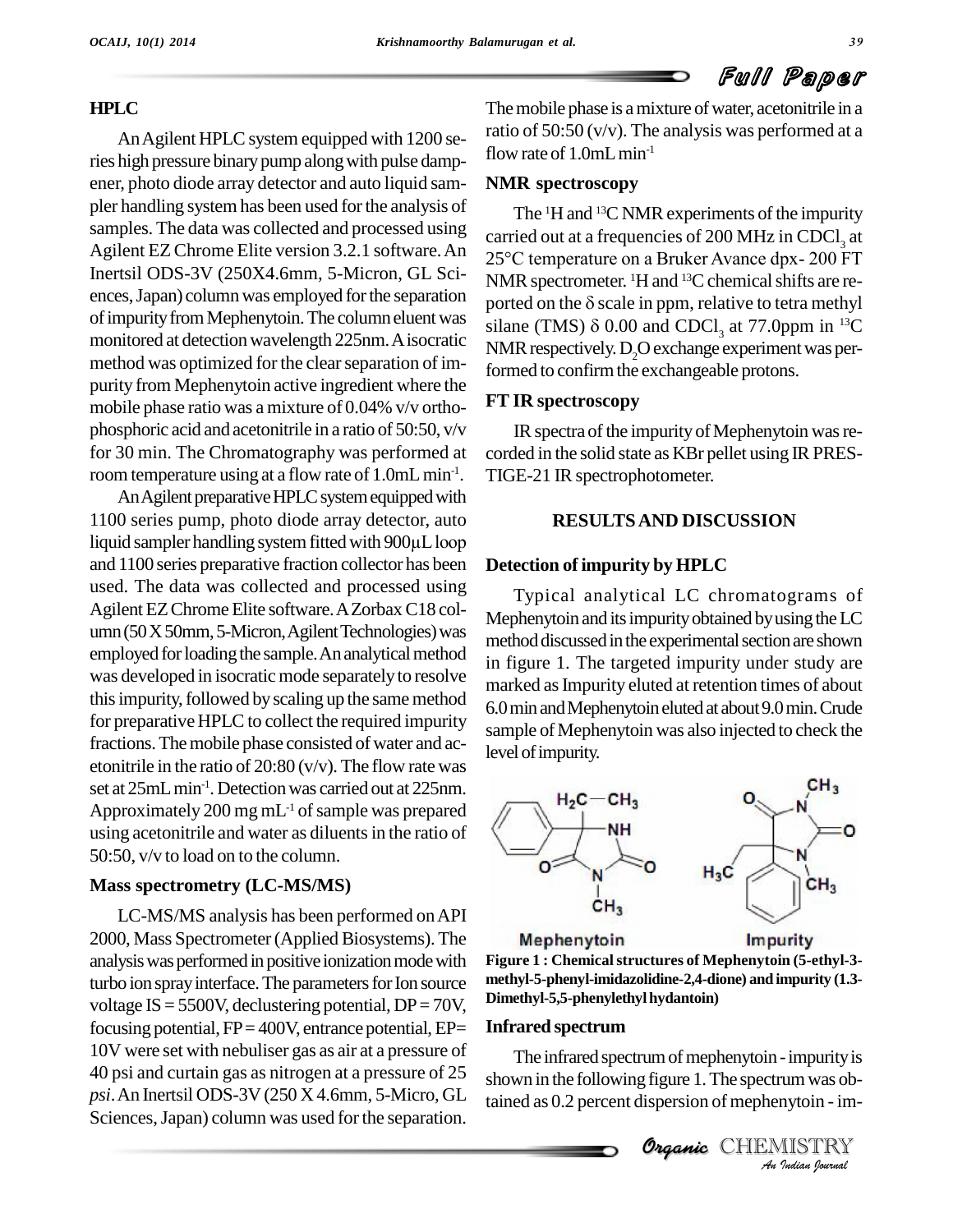# Full Paper

purity in KBr pellet with a IR PRESTIGE-21 IR spectrophotometer. The following TABLE 1 gives the infrared spectral assignments consistent with the structure of mephenytoin - impurity.

TABLE 1: Infrared spectral assignments for mephenytoin*impurity* 

| <b>Assignment</b>                                                            | IR bands in<br>$cm^{-1}$ |
|------------------------------------------------------------------------------|--------------------------|
| aromatic $C - H$ stretch                                                     | 3067                     |
| aliphatic C - H stretch                                                      | 2970                     |
| amide and imide bands                                                        | 1769,1715                |
| aromatic bands                                                               | 1477, 1462               |
| $C - N$ stretch                                                              | 1273                     |
| $C - H$ out $-$ of $-$ plane bending of mono $-$<br>substituted benzene ring | 756,729                  |



tern ofimpurityisshown in the figure 4. **Figure <sup>2</sup> : HPLC chromatogramofMephenytoin showing an impurity at about 6.0 min**



**Figure 3 :Infrared spectrum of mephenytoin impurity high**  $performance$  **liquid chromatography** (preparative)

#### **LC-MS/MS analysis**

**Analytical System as described in the experimental section. Results of LC-Indiana Indiana Proper**<br> *I* (M+1) 233 and<br> *I* ISTRY<br> *IISTRY*<br> *Indian Iournal* LC -M S /MS analysis of crud e sample of Mephenytoin was performed using the solvent system  $MS/MS$  analysis revealed that the impurity exhibited  $\frac{1}{10}$ molecular ion at  $m/z$  (M+1) 233 and mass fragmentation was carried for this molecular ion.



A simple reverse phase solvent system discussed in the experimental section was used for isolating the impurity with  $m/z$  233(M+1). In this solvent system, Mephenytoin eluted at about 9.0 min whereas the impurity eluted at about 6.0 min. The impurity fractions isolated, were concentrated by removing acetonitrile layer at room temperature under high vacuum on a Buchii Rotavapour Model R124. The aqueous layer containing this impurity was extracted into methylene chloride using the separating funnel. The methylene chloride layer which is having impurity is dried through anhydrous sodium sulphate. These fractions were concentrated at room temperature under high vacuum on a Rotavapour. Purity of this impurity was tested in analytical mode and was found to be 99.5% before carrying out spectro scopic experiments.

#### **Structural elucidationofimpurity**

LC-MS/MS spectral data of impurity was com pared with the spectral data of Mephenytoin. This impurity exhibited molecular ion at  $m/z$  233(M+1) in LC-MS/MS analysis. This molecular ion is exactly 14 more than that of Mephenytoin. The mass fragmentation pat-



**Figure 4: Mass fragmentation of impurity** 

The mass fragmentation of impurity supports to the chemical structure predicted in figure 1.

# Proton nuclear magnetic resonance (NMR) spec**trum**

The proton NMR spectrum of mephenytoin im purity is shown in the following Figure. The spectrum was obtained with a Bruker Avance-300 MHz FT3

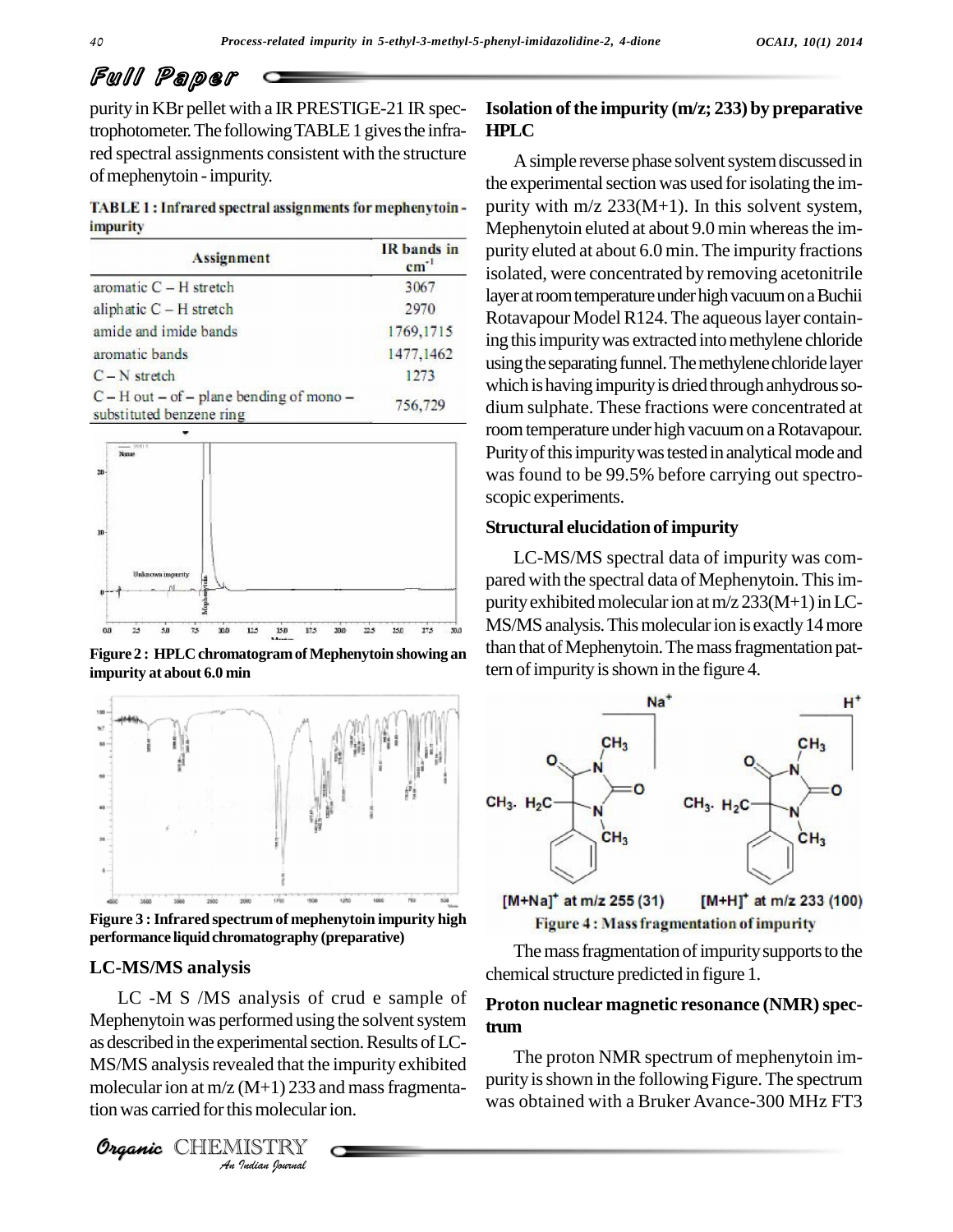NMR spectrometer. CDCl<sub>3</sub> was used as solvent with TMS as the internal standard. The following TABLE<br>2 gives the proton NMR spectral correlations which<br>are consistent with the structure of mephenytoin ñ im-2 gives the proton NMR spectral correlations which purity.

TABLE 2: Proton NMR spectral correlations of mephenytoin -impurity

|   | Protons No.of protons Chemical shift $(\delta_H)$ Multiplicity |   |
|---|----------------------------------------------------------------|---|
|   | 0.87                                                           |   |
| В | 2.03                                                           | m |
| C | 2.59                                                           | m |
| D | 2.84                                                           | s |
| Е | 3.06                                                           | s |
|   | 7.31                                                           | m |

**B** and C protons are diastereotopic







Figure 6: The proton NMR spectrum of mephenytoin-impurity



Figure 7: The carbon-13 NMR spectrum of mephenytoin*impurity* 



Figure 9: <sup>13</sup>CNMR spectrum of impurity

TABLE 3 : Carbon-13 NMR spectral assignments of mephenytoin - impurity Chemical shift  $(\delta_c)$  values

| <b>Carbon</b> | Chemical shift $(\delta_C)$ |
|---------------|-----------------------------|
| А             | 7.74                        |
| B             | 24.96                       |
| $\mathbf{C}$  | 25.39                       |
| D             | 25.66                       |
| E             | 70.83                       |
| F             | 126.01                      |
| G             | 128.68                      |
| Η             | 129.11                      |
| I             | 136.35                      |
| J             | 156.96                      |
| K             | 174.23                      |

# **Carbon-13 ( <sup>13</sup>C) nuclear magnetic resonance (NMR)spectrum**

with TMS as the internal standard. The following TABLE *VingTABLE*<br>*Is consistent*<br>*Indian hournal*<br>*Indian hournal* The carbon-13 NMR spectrum of mephenytoinimpurity is shown in the following figure 3. The spectrum was obtained with a Bruker Avance-300 MHz FT NMR spectrometer.  $CDCl<sub>3</sub>$  was used as solvent 3 gives the <sup>13</sup>C NMR spectral correlations consistent with the structure of mephenytoin impurity. Based on these spectral results, it was confirmed that the impurity